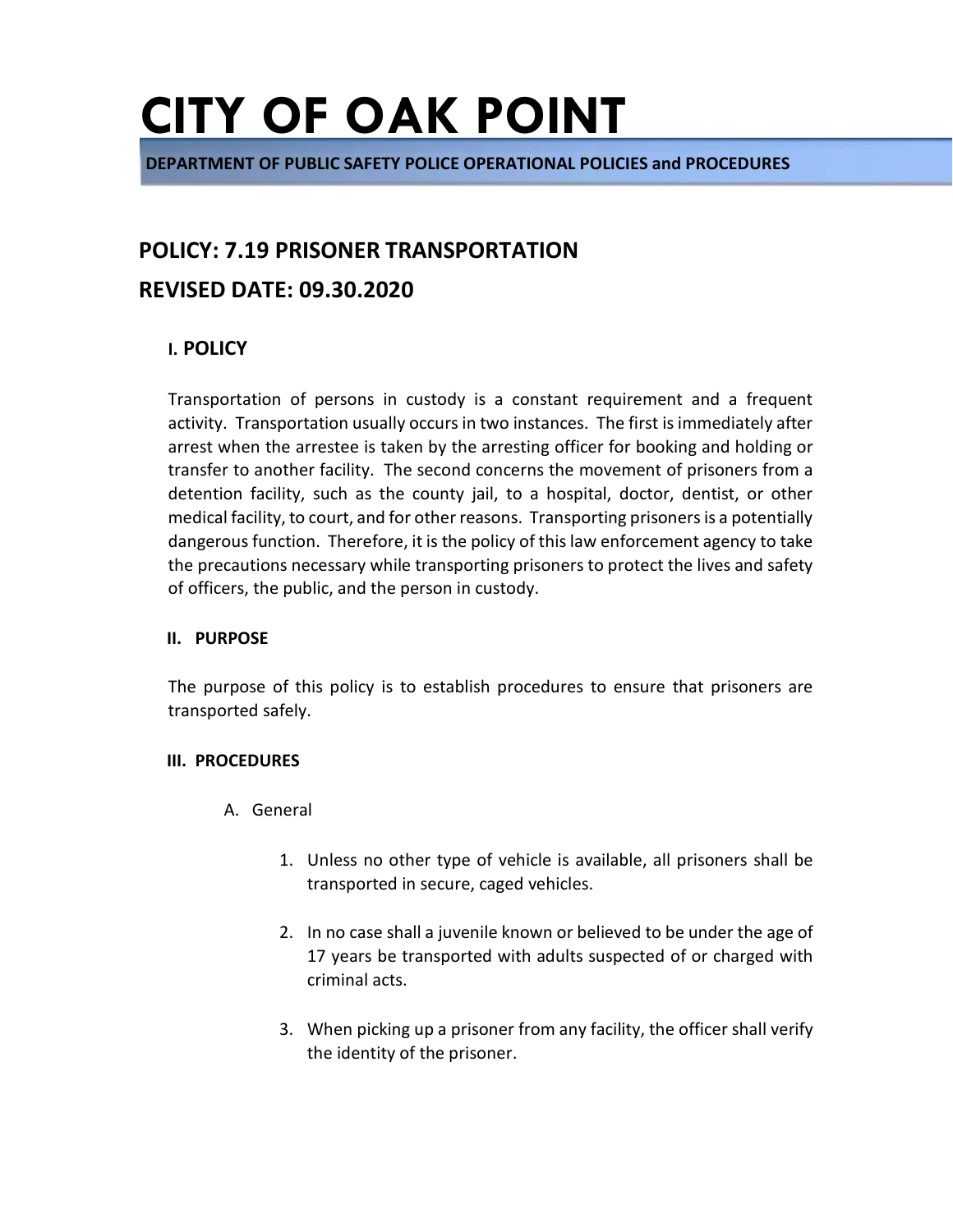**DEPARTMENT OF PUBLIC SAFETY POLICE OPERATIONAL POLICIES and PROCEDURES** 

- 4. The transporting officer shall obtain from the custodian of the prisoner any paperwork, property, or medical records that should accompany the transfer of the prisoner.
- B. Searching the prisoner
	- 1. The transporting officer shall always search a prisoner before placing him or her into the vehicle. Officers must never assume that a prisoner does not possess a weapon or contraband or that someone else has already searched the prisoner. The transporting officer shall conduct a search of the prisoner each time the prisoner enters custody of the officer.
	- 2. When handling and searching prisoners, officers shall remain mindful of the department's infectious diseases exposure control plan and shall use personal protective equipment when necessary.
	- 3. Any items removed from the prisoner prior to transport will be securely maintained and returned to the prisoner or turned in to the booking officer upon arrival at the location of detention for placement in the prisoner's property. (TBP: 10.10)
- C. Searching the police vehicle

The transporting officer shall search the vehicle immediately before each prisoner transport to ensure that no weapons or contraband are available to the prisoner. Further, after delivering the prisoner to his or her destination, officers shall again search the police vehicle to ensure that the prisoner did not hide contraband or other evidence.

- D. Transport equipment
	- 1. Most marked vehicles are equipped with a metal or plastic screen separating the front and rear compartments. Normally, these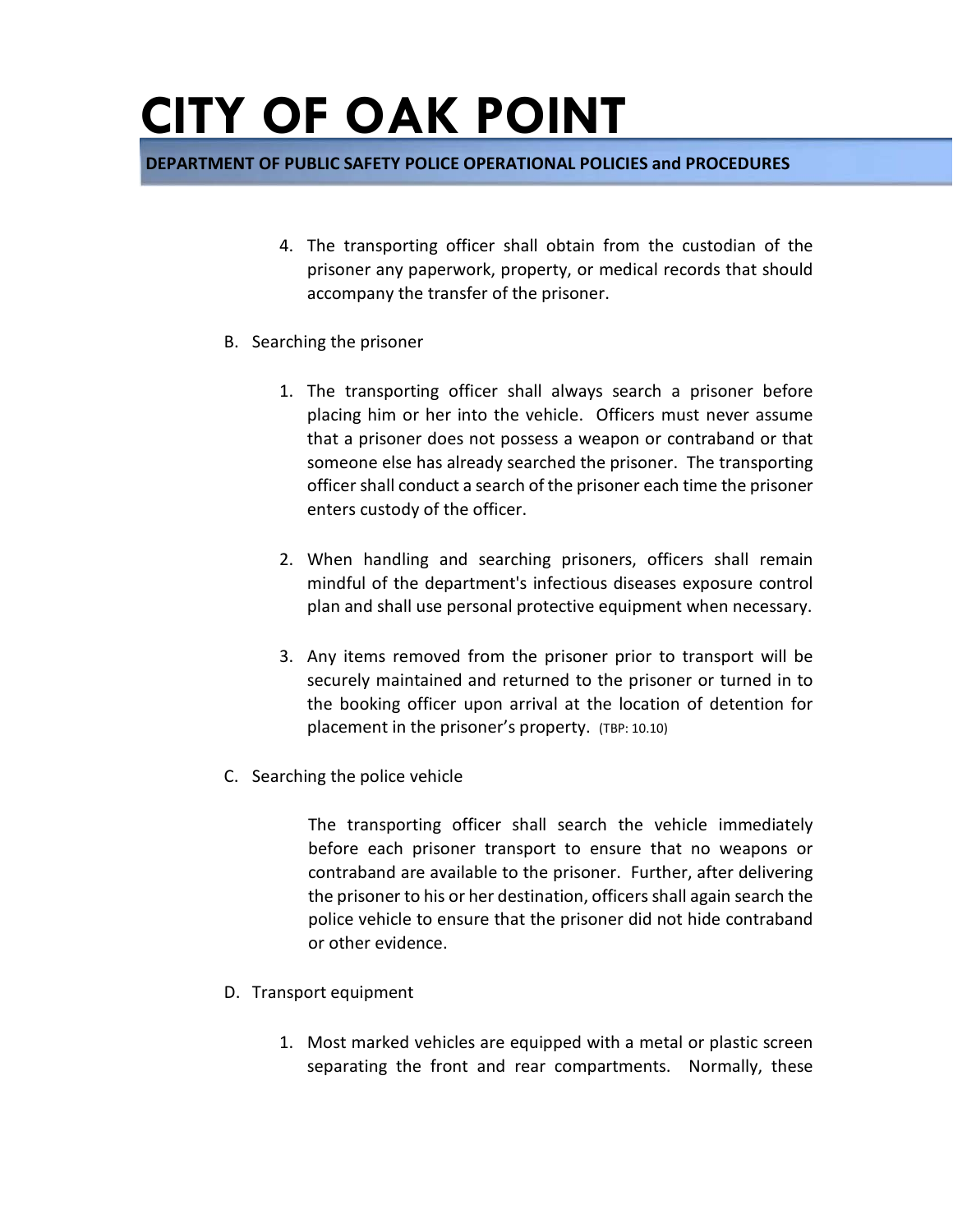**DEPARTMENT OF PUBLIC SAFETY POLICE OPERATIONAL POLICIES and PROCEDURES** 

vehicles will be used in all prisoner transports in order to prevent prisoner access to the driver's compartment.

- 2. All vehicles equipped with metal screen barriers and used in transporting prisoners have the rear interior door and window handles removed in order to minimize the risk of escape by prisoners while transporting.
- 3. Vehicles used for transporting prisoners should be checked for proper security measures and any contraband at the beginning of each shift and before transporting prisoners.
- E. Positioning of prisoners in the transport vehicle
	- 1. When an officer transports a prisoner in a caged vehicle, the prisoner shall be positioned in the rear seat and secured with seat belts. Prisoners shall be handcuffed with their hands behind their backs, palms together, except for the exceptions detailed in Policy 7.20.
	- 2. When a single officer transports a prisoner in a non-caged vehicle, the prisoner shall be placed in the right front seat and secured with a seat belt. The prisoner shall be handcuffed with his or her hands behind the back, palms together. A single officer shall never transport two or more suspects in a non-caged vehicle unless directed by the on-duty supervisor.
	- 3. If more than one officer transports prisoners in a non-caged vehicle, the following procedures shall be observed.
		- a. One officer shall position him or herself in the rear of the transporting vehicle behind the driver with the prisoner (seat belted) on the rear passenger side.
		- b. In a situation where more than one prisoner is transported by two officers in the same vehicle, the prisoners shall be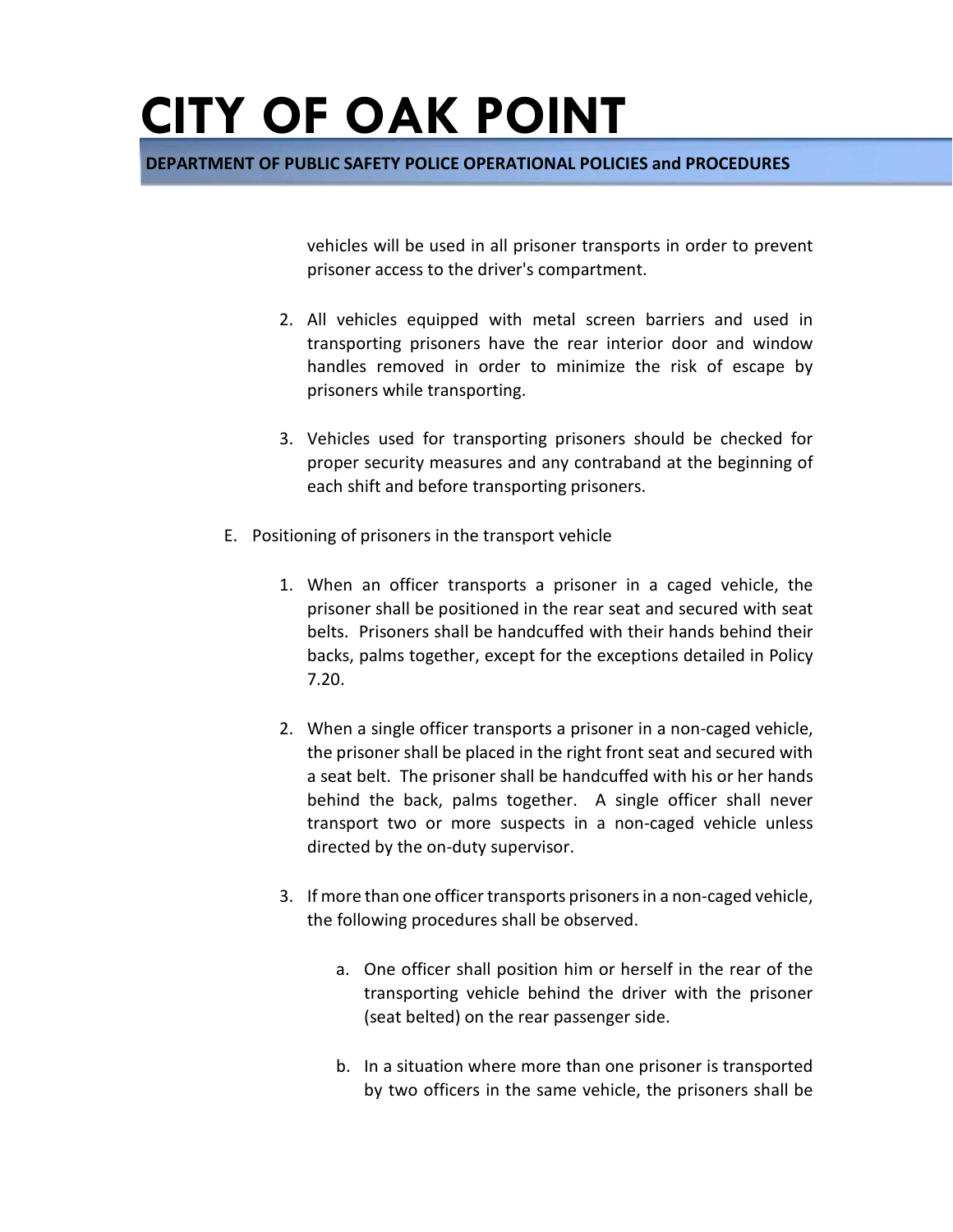**DEPARTMENT OF PUBLIC SAFETY POLICE OPERATIONAL POLICIES and PROCEDURES** 

positioned on the front and rear passenger side (seat belted) and the assisting officer should position himself behind the driver's seat in order to see the prisoners at all times and protect the driver.

- 4. Officers shall not under any circumstances transport prisoners who are restrained in a prone position. Doing so increases the risks of medical complications.
- F. Control of prisoners while transporting

Observation and Medical Assistance

- 1. During custody and transportation, officers shall continually observe the prisoner, even when it becomes necessary to allow the prisoner the use of a toilet.
- 2. If a prisoner appears lethargic, particularly after an active confrontation with officers, or appears unresponsive, immediate medical help may be necessary. Observe the suspect carefully and if the officer is in any doubt about the prisoner's health, summon medical assistance immediately. Officers should ask an apparently ill prisoner if he or she wishes medical assistance.
- 3. If a prisoner begins striking any portion of their head against any portion of the patrol vehicle or other object, officers are to restrain the prisoner as best possible and when safe to do so place protective head gear on the prisoner. Protective head gear will be placed on ALL subjects who strike their head, NO EXCEPTIONS. Officers shall place head protectors on any subject they feel may exhibit this behavior. Protective head gear must be placed on the prisoner and remain on until the prisoner is released to the jail.
- 4. The transporting officer shall advise the receiving officer or deputy of any medical conditions of the prisoner, or any suspicions or concerns about the prisoner's medical or mental health state.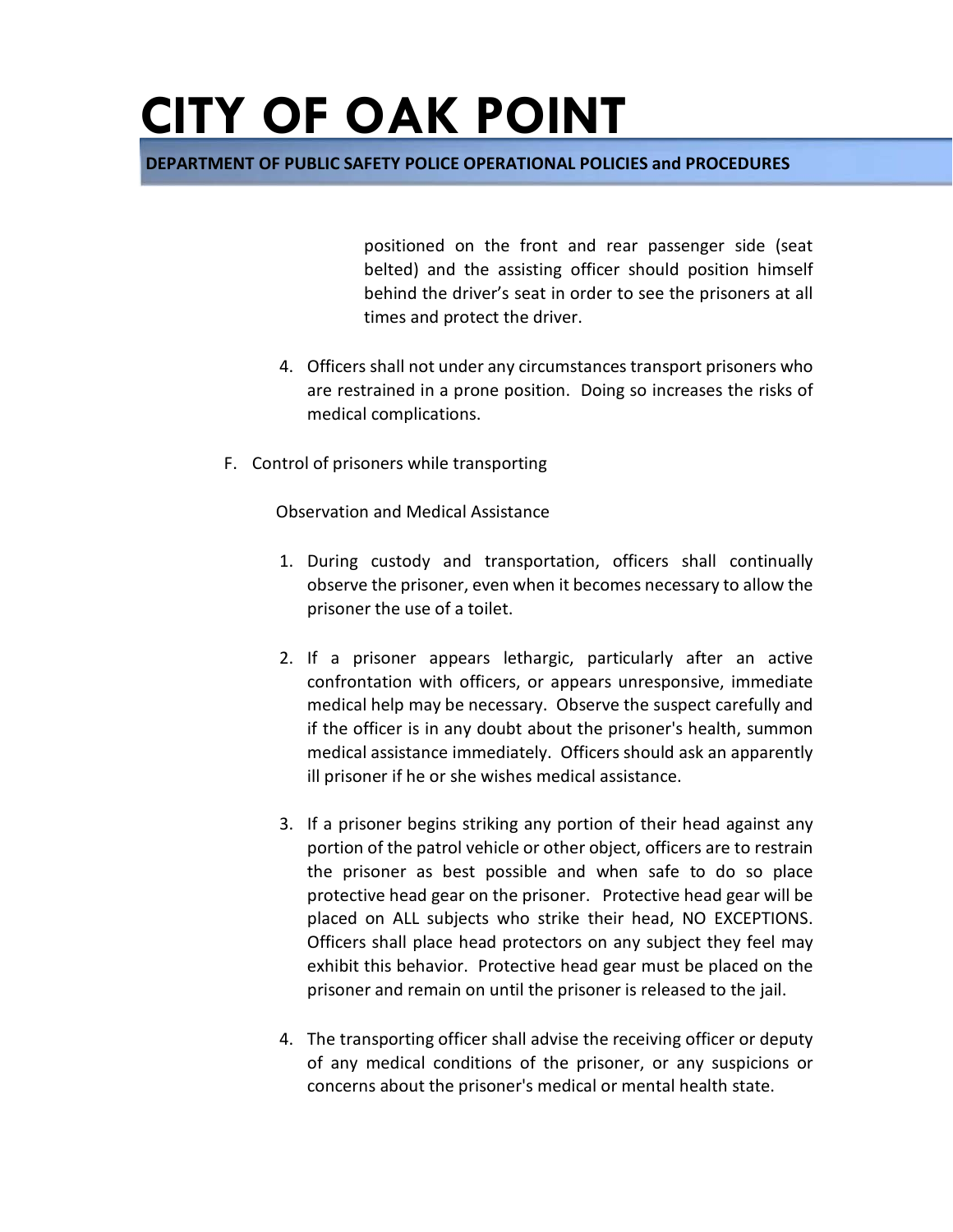**DEPARTMENT OF PUBLIC SAFETY POLICE OPERATIONAL POLICIES and PROCEDURES** 

- 5. Prisoners shall not be left unattended at any time during transport with the exception of situations in Section G. below.
- G. Stopping to provide law enforcement services while transporting
	- 1. When transporting a prisoner, the transporting officer shall provide law-enforcement services only when:
		- a. A need exists for the transporting officer to act immediately in order stop or prevent a violent act and prevent further harm to a victim.
		- b. A person has been injured and assistance is required immediately.
	- 2. In all of the above situations, the transporting officer shall ensure at all times that the prisoner is secured and protected.
	- 3. Under no circumstances shall an officer transporting a prisoner engage in a pursuit.
- H. Escape

If a prisoner escapes while being transported, the transporting officer shall observe the following procedures.

- 1. Request assistance immediately from the jurisdiction the officer is in at the time of the escape. The transporting officer shall immediately provide dispatch with the following information:
	- a. Location.
	- b. Direction and method of travel, and means of escape.
	- c. Name, physical description of escapee.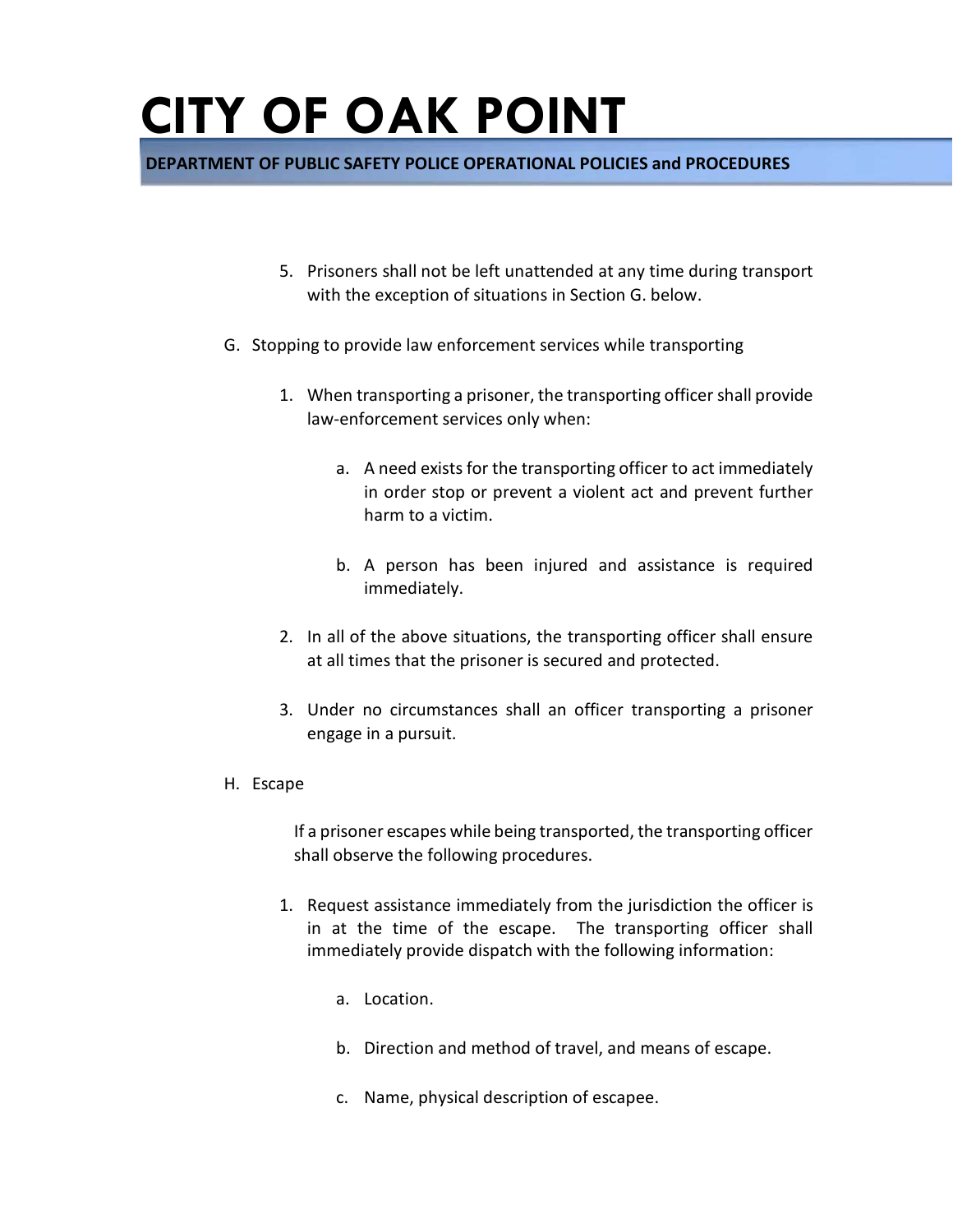**DEPARTMENT OF PUBLIC SAFETY POLICE OPERATIONAL POLICIES and PROCEDURES** 

- d. Possible weapons possessed by the escapee.
- e. Pending charges.
- 2. Try to recapture the escapee as soon as possible.
	- a. The transporting officer shall submit a written report to the chief of police as soon as practicable explaining the circumstances of the escape.
- 3. Prisoner communication
	- a. The transporting officer shall not allow prisoners to communicate with other people while in transit unless the situation requires it. The officer shall use his or her judgment when deciding whether to allow a conversation to take place between the transported prisoner and another party.
- I. Arrival at destination

When transporting prisoners from one facility to another, upon arriving at the destination, the transporting officer shall observe the following procedures:

- 1. Firearms shall be secured in the designated place at the facility being entered. If there are none, secure firearms inside the locked trunk of the police vehicle.
- 2. Restraining devices shall be removed only when directed to do so by the receiving facility or when the officer is sure that the prisoner is properly controlled and secure.
- 3. The proper paperwork (booking sheet, property form, etc.) shall be submitted to the receiving facility and, in situations that require it,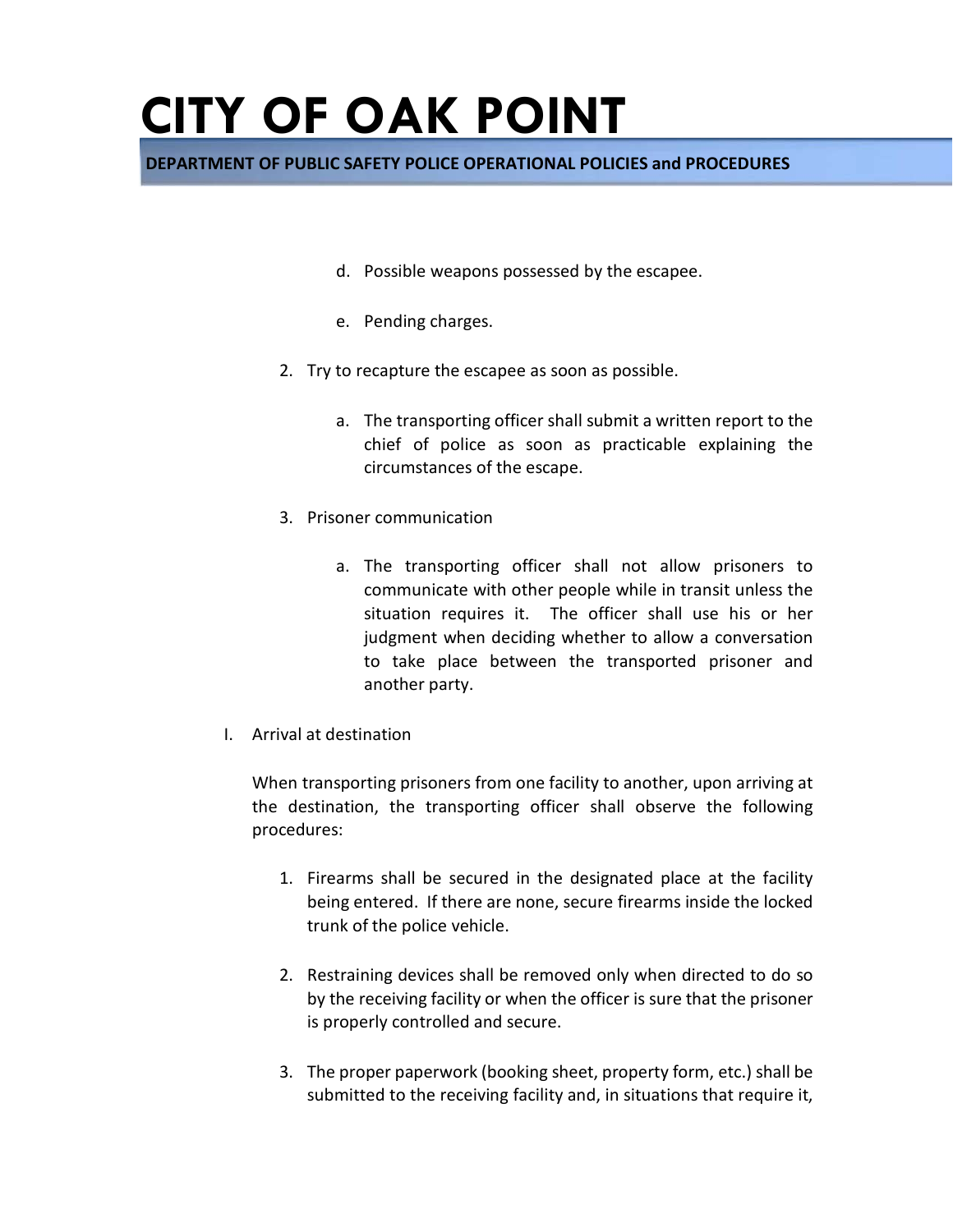**DEPARTMENT OF PUBLIC SAFETY POLICE OPERATIONAL POLICIES and PROCEDURES** 

the officer shall ensure that proper signatures are obtained on paperwork to be returned to the department.

- J. Sick/injured prisoners and medical facilities
	- 1. At any time before, during, or after the arrest that the prisoner is injured, becomes sick or complains of difficulty breathing/dizziness, the officer shall seek medical attention immediately. Medical attention shall be obtained before transporting the prisoner to the jail if the injury/sickness happens before arrival there.
	- 2. The transporting officer shall use discretion in applying restraining devices on sick or injured prisoners. Obviously, if a prisoner is injured or sick enough to be incapacitated, restraining devices may not be appropriate. As a rule, do not remove a prisoner's handcuffs at the hospital unless ordered to do so by the attending physician.
	- 3. If the prisoner refuses treatment, the prisoner shall be asked to sign a Medical Refusal or notation of such on a hospital release form. Have the attending physician or a nurse sign the form as witnesses. If the prisoner refuses to sign the form, obtain two witnesses to the refusal (hospital staff, another officer, or fire/rescue personnel). The form must be provided to the jail during booking.
	- 4. If the prisoner must be admitted to the hospital, the officer shall release the prisoner only after consulting the on-duty supervisor. The supervisor, in turn, shall consult the magistrate. The supervisor shall observe the following procedures to ensure control of the prisoner:
		- a. If the prisoner is admitted and the prisoner was arrested for a felony, arrange for guards. Request the presence of a magistrate and arrange for the magistrate's transportation to the hospital so that bail can be set.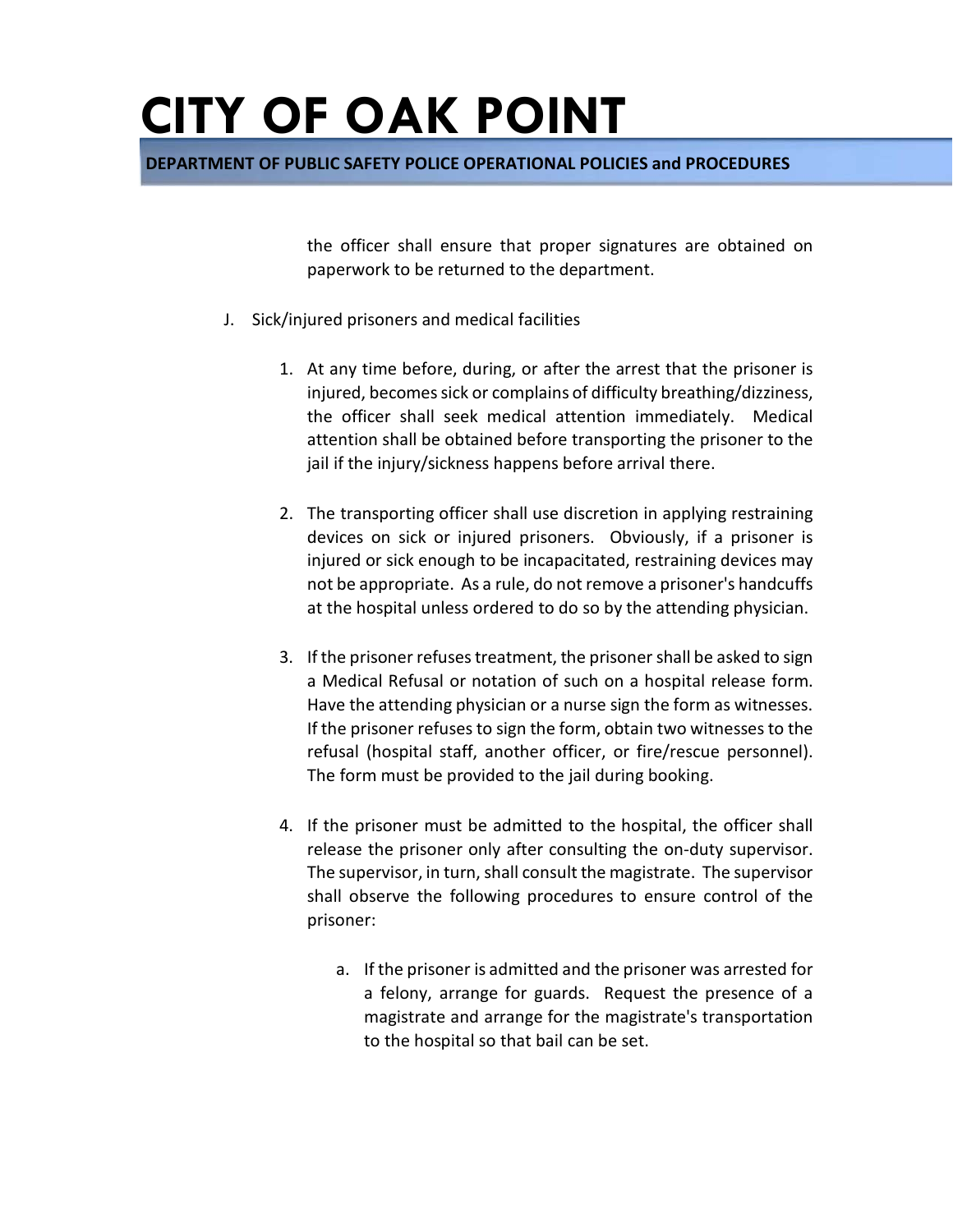**DEPARTMENT OF PUBLIC SAFETY POLICE OPERATIONAL POLICIES and PROCEDURES** 

- b. Assist the magistrate in arraigning the prisoner, if necessary, or stand by while the magistrate issues a warrant.
- c. Serve the warrant, if one has been issued. If the magistrate will not release the arrestee on personal recognizance, then maintain the guard until the prisoner makes bond or the case is filed. When the case is filed attempt to transfer responsibility to the Sheriff's Office.
- d. Until relieved by the sheriff's office, the supervisor shall brief every officer on the duties of guards and shall ensure that guards have radios.
- e. The supervisor shall ensure that guards are checked periodically and relieved as necessary until sheriff's deputies relieve them.
- f. The prisoner shall be kept under observation at all times and, normally, restraining devices shall be used. Officers shall consult with medical personnel concerning the use of restraining devices.
- K. Special transport problems
	- 1. Transport of prisoner by officer of different sex than prisoner.
		- a. When transporting a prisoner of one sex by an officer of another sex, the vehicles MVR must be activated.
		- b. At a minimum the transporting officer shall:
			- i. Contact the dispatcher by radio and request the time and state the units mileage at the beginning of transport.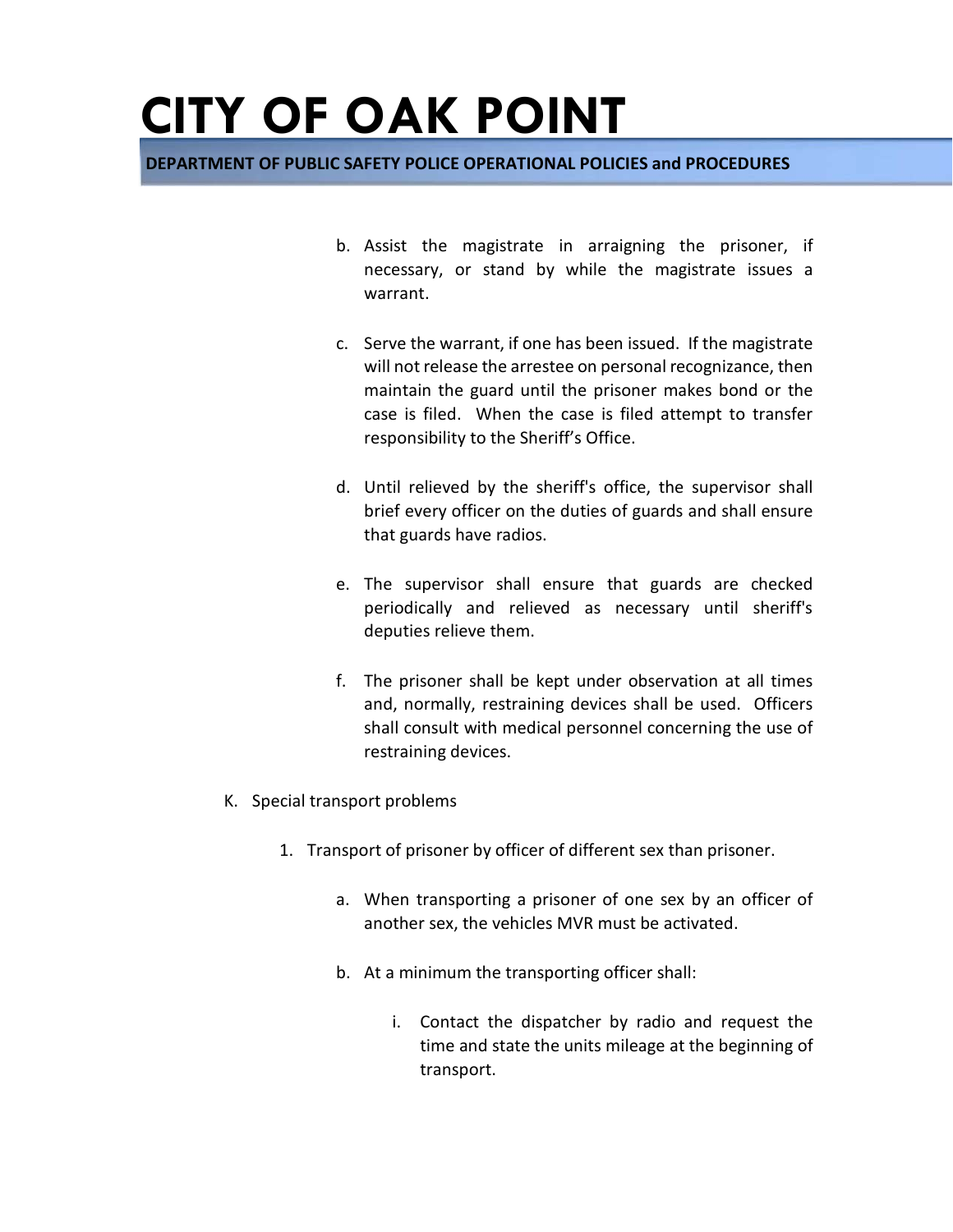#### **DEPARTMENT OF PUBLIC SAFETY POLICE OPERATIONAL POLICIES and PROCEDURES**

- ii. Go directly to the destination by using the shortest practical route.
- iii. Upon arrival at the destination, contact the dispatcher by radio and request the time of arrival and state the units mileage at the end of transport.
- L. Prisoner with disabilities
	- 1. When transporting a prisoner with disabilities, the transporting officer shall request help when needed to complete the transport conveniently, comfortably, and safely for both the prisoner and the officer. The officer may request the dispatcher to contact the fire department or ambulance for assistance in transporting. The transporting officer shall take whatever special equipment or medicine is necessary for the prisoner.
	- 2. With a disabled person in custody, the transporting officer must use common sense. When the disability is such that no danger of escape or injury to the prisoner or officer exists, then restraining devices may be inappropriate.
	- 3. Any wheelchairs, crutches, prosthetic devices, and medication shall be transported with, but not in the possession of, the prisoner.
	- 4. Transportation of dangerous/security-risk prisoners. When a prisoner is considered dangerous or a security hazard, the receiving agency or the sheriff's courtroom security personnel shall be notified before the transport takes place in order to plan how best to minimize any chance of escape, or injury to the prisoner or anyone else.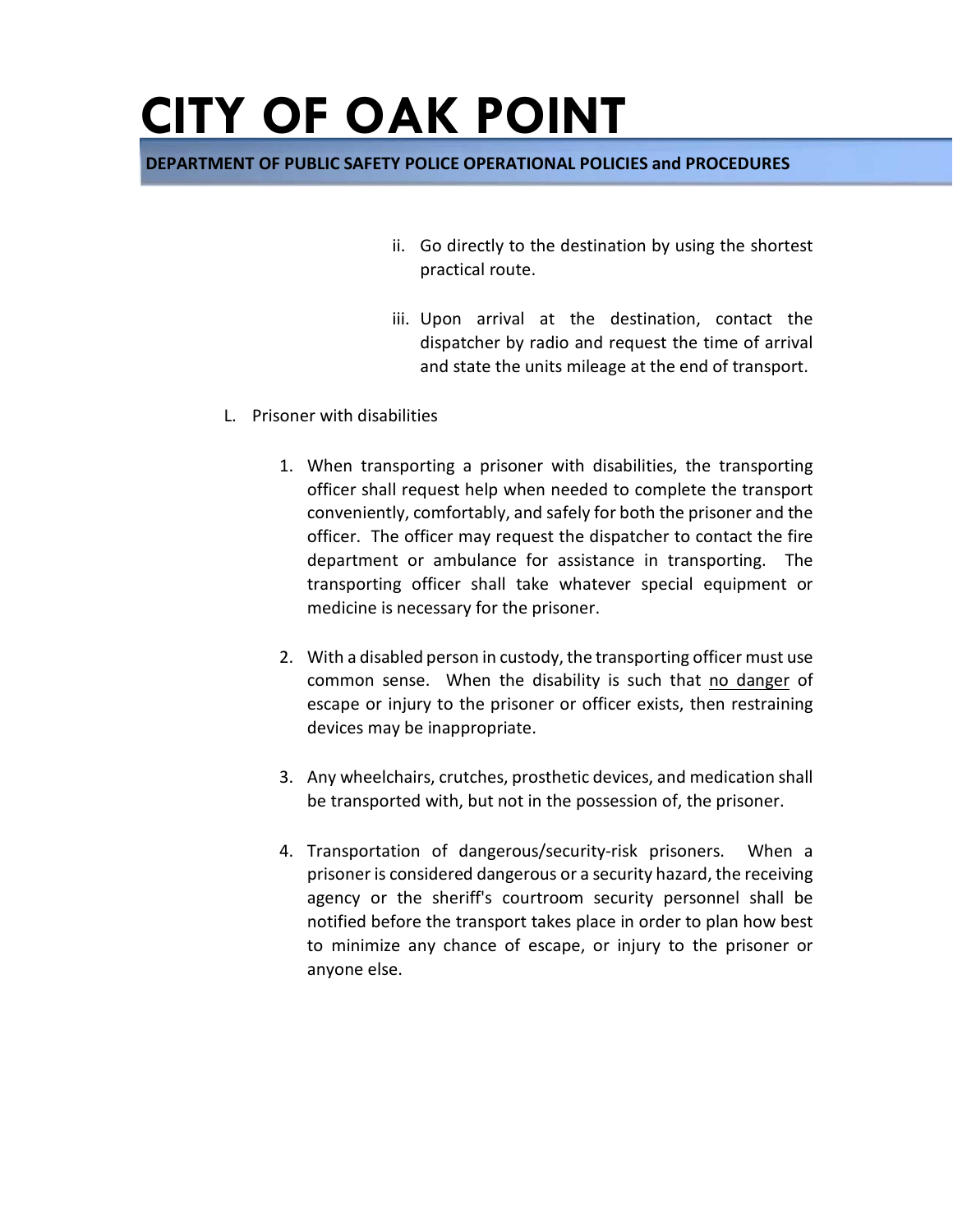**DEPARTMENT OF PUBLIC SAFETY POLICE OPERATIONAL POLICIES and PROCEDURES** 

#### M. Restraining devices

- 1. When prisoners are restrained during transport, the following procedures shall be followed unless circumstances require an alternate method.
	- a. A single prisoner shall be handcuffed with both hands behind his or her back.
	- b. Leg and waist belt restraints may also be used in order to minimize the risk of injury or escape.
	- c. Under no circumstances shall a prisoner be handcuffed to a part of the transport vehicle itself, such as the floor post, protective screen barrier, etc.
	- d. Officers shall use ankle shackles or plastic handcuffs to immobilize legs when transporting any prisoner that might pose an escape risk.
- N. Documentation

Officers shall document all prisoner transports and shall note any unusual circumstances or events in the arrest report. Officers shall document the circumstances of any apparently ill or injured prisoners and their medical treatment. Officers will give names (and badge numbers, as appropriate) of personnel from and to whom the prisoner was released or transferred.

**Approved:** *M. Shackleford* **M. Shackleford**

Adopted: 10.01.2013 Revised: 03.02.2020 Revised 09.30.2020